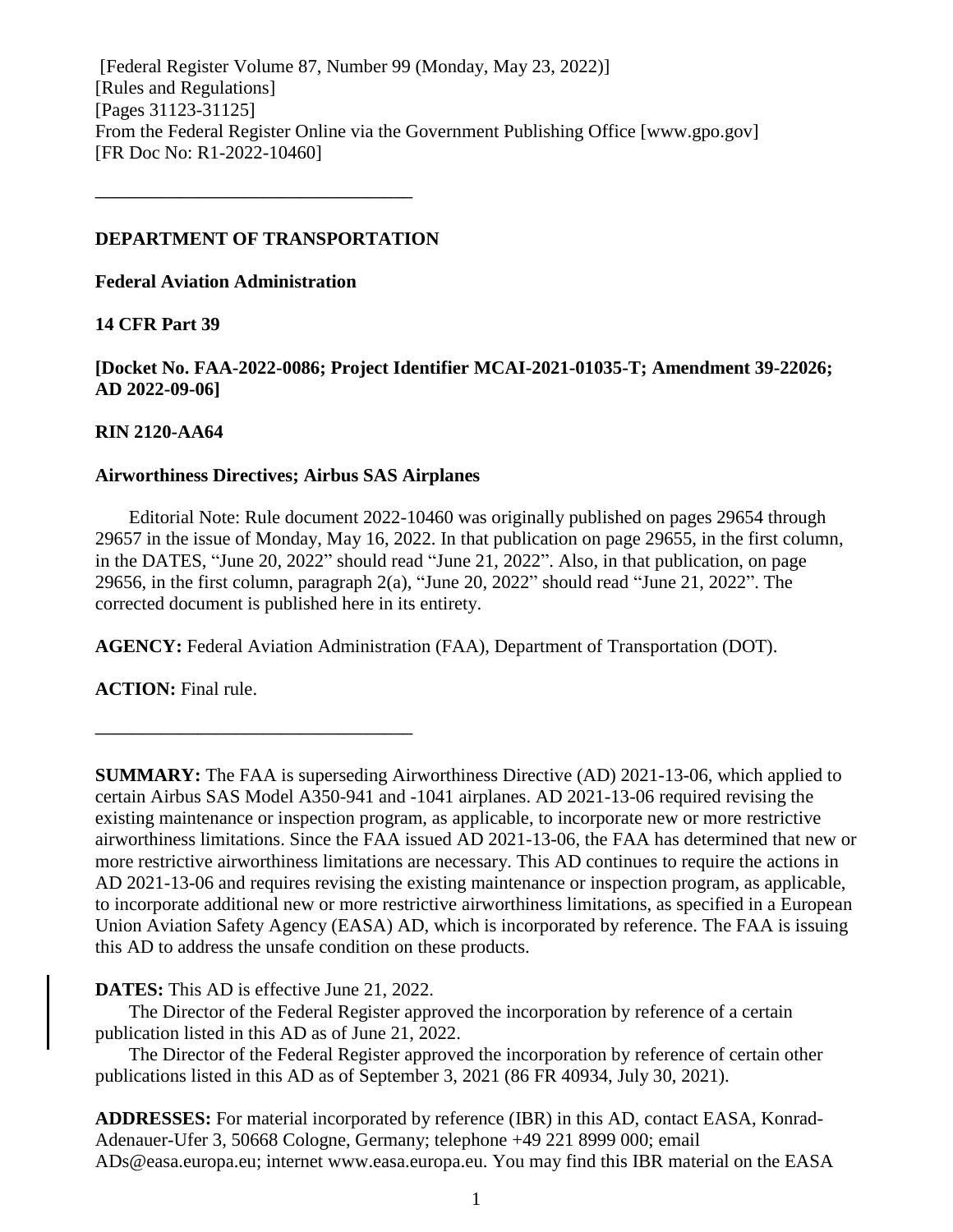website at https://ad.easa.europa.eu. You may view this material at the FAA, Airworthiness Products Section, Operational Safety Branch, 2200 South 216th St., Des Moines, WA. For information on the availability of this material at the FAA, call 206-231-3195. It is also available in the AD docket at https://www.regulations.gov by searching for and locating Docket No. FAA-2022-0086.

## **Examining the AD Docket**

You may examine the AD docket at https://www.regulations.gov by searching for and locating Docket No. FAA-2022-0086; or in person at Docket Operations between 9 a.m. and 5 p.m., Monday through Friday, except Federal holidays. The AD docket contains this final rule, the mandatory continuing airworthiness information (MCAI), any comments received, and other information. The address for Docket Operations is U.S. Department of Transportation, Docket Operations, M-30, West Building Ground Floor, Room W12-140, 1200 New Jersey Avenue SE, Washington, DC 20590.

**FOR FURTHER INFORMATION CONTACT:** Dan Rodina, Aerospace Engineer, Large Aircraft Section, FAA, International Validation Branch, 2200 South 216th St., Des Moines, WA 98198; telephone and fax 206-231-3225; email dan.rodina@faa.gov.

# **SUPPLEMENTARY INFORMATION: Background**

EASA, which is the Technical Agent for the Member States of the European Union, has issued EASA AD 2021-0208, dated September 15, 2021 (EASA AD 2021-0208) (also referred to as the MCAI), to correct an unsafe condition for all Airbus SAS Model A350-941 and -1041 airplanes.

The FAA issued a notice of proposed rulemaking (NPRM) to amend 14 CFR part 39 to supersede AD 2021-13-06, Amendment 39-21611 (86 FR 40934, July 30, 2021) (AD 2021-13-06). AD 2021-13-06 applied to certain Airbus SAS Model A350-941 and -1041 airplanes. The NPRM published in the Federal Register on February 9, 2022 (87 FR 7397). The NPRM was prompted by a determination that new or more restrictive airworthiness limitations are necessary. The NPRM proposed to continue to require the actions in AD 2021-13-06 and require revising the existing maintenance or inspection program, as applicable, to incorporate additional new or more restrictive airworthiness limitations, as specified in EASA AD 2021-0208.

The FAA is issuing this AD to address hazardous or catastrophic airplane system failures. See the MCAI for additional background information.

## **Discussion of Final Airworthiness Directive**

#### **Comments**

The FAA received a comment from the Air Line Pilots Association, International (ALPA) who supported the NPRM without change.

## **Conclusion**

The FAA reviewed the relevant data, considered the comment received, and determined that air safety requires adopting this AD as proposed. Except for minor editorial changes, this AD is adopted as proposed in the NPRM. None of the changes will increase the economic burden on any operator. Accordingly, the FAA is issuing this AD to address the unsafe condition on these products.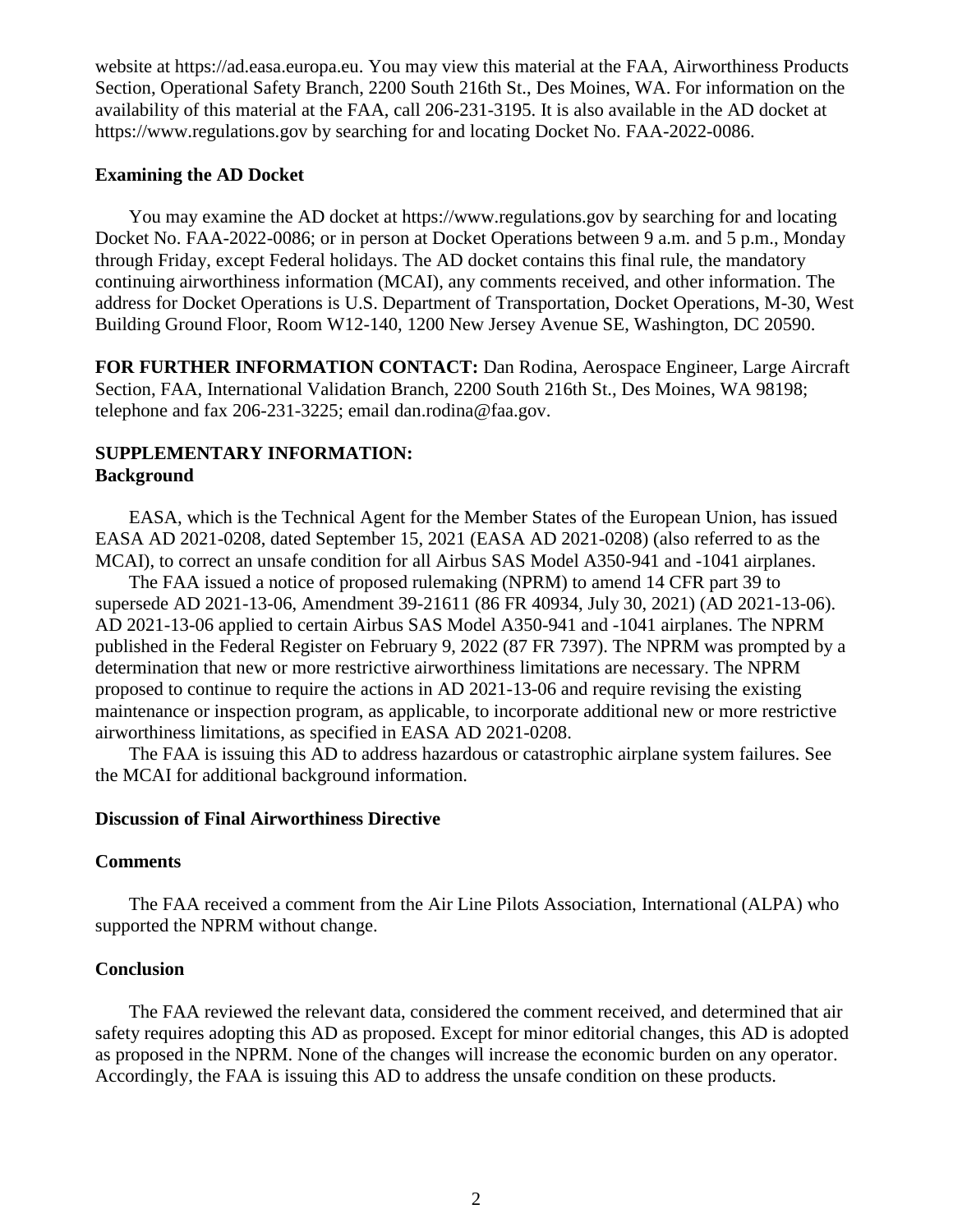## **Related Service Information Under 1 CFR Part 51**

EASA AD 2021-0208 describes new or more restrictive airworthiness limitations for airplane structures and safe life limits.

This AD also requires EASA AD 2020-0211, dated October 5, 2020, and EASA AD 2021-0026, dated January 20, 2021, which the Director of the Federal Register approved for incorporation by reference as of September 3, 2021 (86 FR 40934, July 30, 2021).

This material is reasonably available because the interested parties have access to it through their normal course of business or by the means identified in the ADDRESSES section.

## **Costs of Compliance**

The FAA estimates that this AD affects 27 airplanes of U.S. registry. The FAA estimates the following costs to comply with this AD:

The FAA estimates the total cost per operator for the retained actions from AD 2021-13-06 to be \$7,650 (90 work-hours x \$85 per work-hour).

The FAA has determined that revising the existing maintenance or inspection program takes an average of 90 work-hours per operator, although the agency recognizes that this number may vary from operator to operator. Since operators incorporate maintenance or inspection program changes for their affected fleet(s), the FAA has determined that a per-operator estimate is more accurate than a per-airplane estimate.

The FAA estimates the total cost per operator for the new proposed actions to be \$7,650 (90 work-hours x \$85 per work-hour).

#### **Authority for This Rulemaking**

Title 49 of the United States Code specifies the FAA's authority to issue rules on aviation safety. Subtitle I, section 106, describes the authority of the FAA Administrator. Subtitle VII: Aviation Programs, describes in more detail the scope of the Agency's authority.

The FAA is issuing this rulemaking under the authority described in Subtitle VII, Part A, Subpart III, Section 44701: General requirements. Under that section, Congress charges the FAA with promoting safe flight of civil aircraft in air commerce by prescribing regulations for practices, methods, and procedures the Administrator finds necessary for safety in air commerce. This regulation is within the scope of that authority because it addresses an unsafe condition that is likely to exist or develop on products identified in this rulemaking action.

## **Regulatory Findings**

This AD will not have federalism implications under Executive Order 13132. This AD will not have a substantial direct effect on the States, on the relationship between the national government and the States, or on the distribution of power and responsibilities among the various levels of government.

For the reasons discussed above, I certify that this AD:

(1) Is not a "significant regulatory action" under Executive Order 12866,

(2) Will not affect intrastate aviation in Alaska, and

(3) Will not have a significant economic impact, positive or negative, on a substantial number of small entities under the criteria of the Regulatory Flexibility Act.

#### **List of Subjects in 14 CFR Part 39**

Air transportation, Aircraft, Aviation safety, Incorporation by reference, Safety.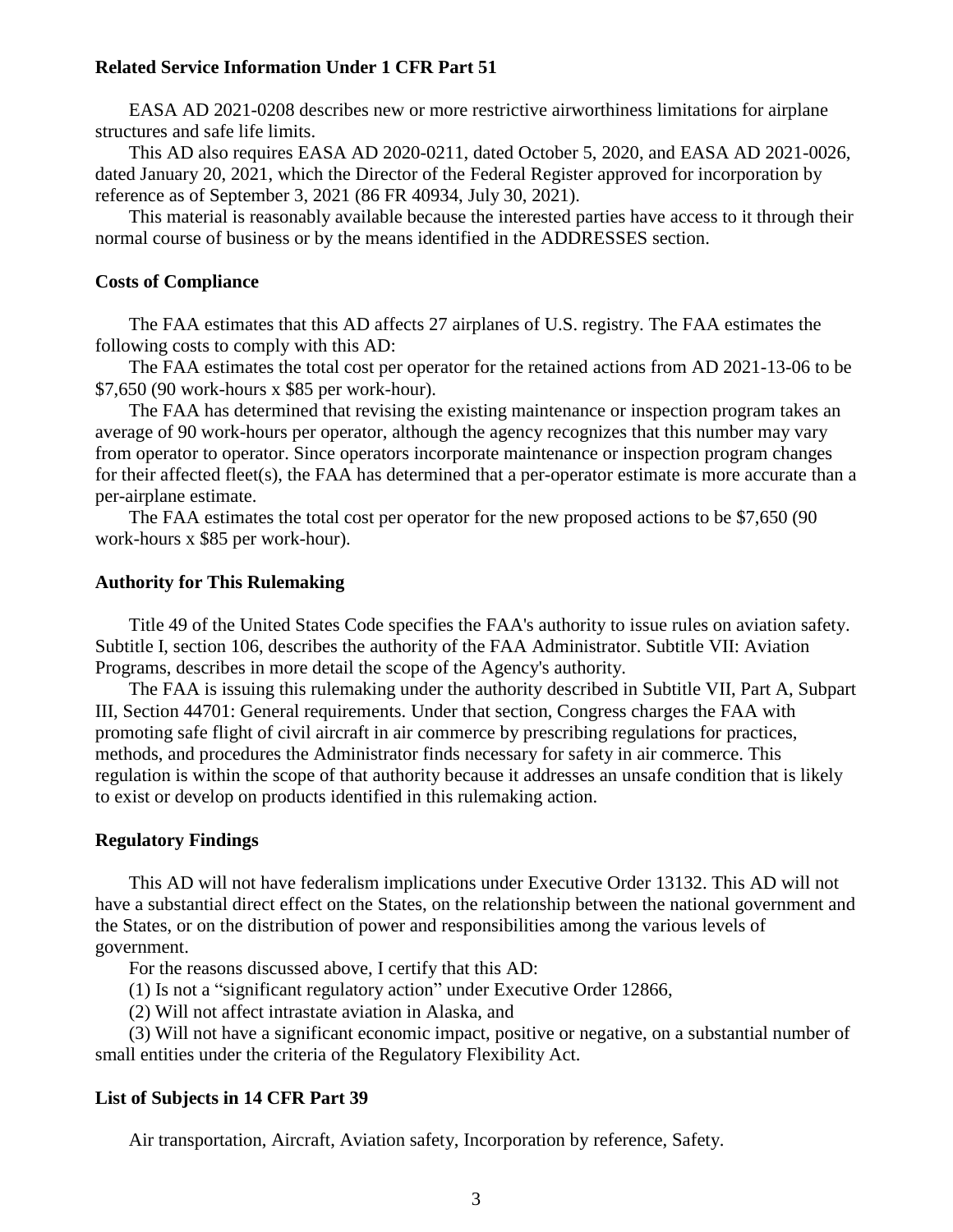# **The Amendment**

Accordingly, under the authority delegated to me by the Administrator, the FAA amends 14 CFR part 39 as follows:

# **PART 39–AIRWORTHINESS DIRECTIVES**

1. The authority citation for part 39 continues to read as follows:

Authority: 49 U.S.C. 106(g), 40113, 44701.

# **§ 39.13 [Amended]**

2. The FAA amends § 39.13 by:

a. Removing Airworthiness Directive (AD) 2021-13-06, Amendment 39-21611 (86 FR 40934, July 30, 2021); and

b. Adding the following new AD: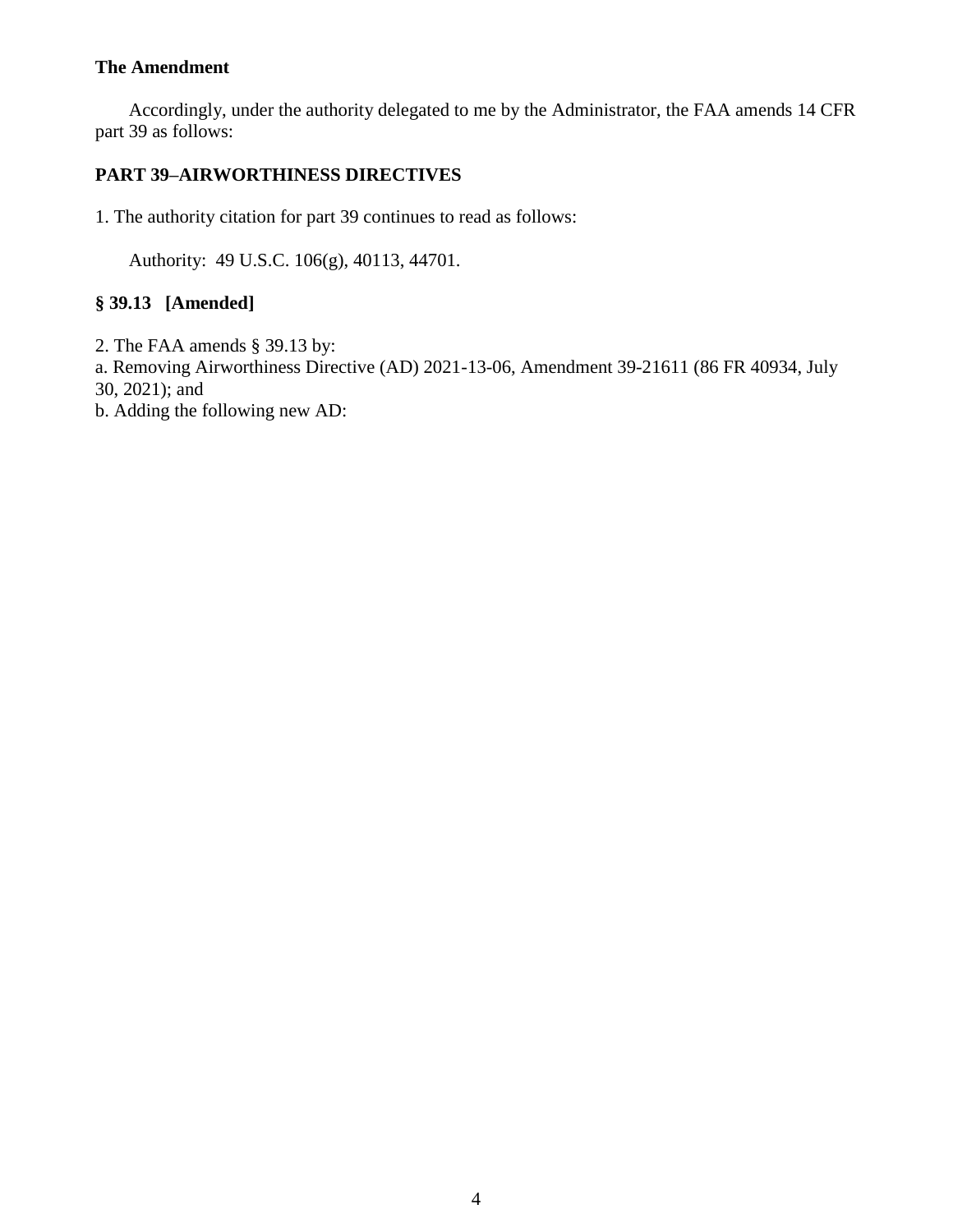

# **AIRWORTHINESS DIRECTIVE**

**www.faa.gov/aircraft/safety/alerts/** www.gpoaccess.gov/fr/advanced.html

**2022-09-06 Airbus SAS:** Amendment 39-22026; Docket No. FAA-2022-0086; Project Identifier MCAI-2021-01035-T.

# **(a) Effective Date**

This airworthiness directive (AD) is effective June 21, 2022.

# **(b) Affected ADs**

(1) This AD replaces AD 2021-13-06, Amendment 39-21611 (86 FR 40934, July 30, 2021) (AD 2021-13-06).

(2) This AD affects AD 2019-20-01, Amendment 39-19754 (84 FR 55495, October 17, 2019) (AD 2019-20-01).

# **(c) Applicability**

This AD applies to Airbus SAS Model A350-941 and -1041 airplanes, certificated in any category, with an original airworthiness certificate or original export certificate of airworthiness issued on or before July 20, 2021.

# **(d) Subject**

Air Transport Association (ATA) of America Code 05, Time Limits/Maintenance Checks.

# **(e) Reason**

This AD was prompted by a determination that new or more restrictive airworthiness limitations are necessary. The FAA is issuing this AD to address hazardous or catastrophic airplane system failures.

# **(f) Compliance**

Comply with this AD within the compliance times specified, unless already done.

# **(g) Retained Maintenance or Inspection Program Revision, With No Changes**

This paragraph restates the requirements of paragraph (g) of AD 2021-13-06, with no changes. For airplanes with an original airworthiness certificate or original export certificate of airworthiness issued on or before July 22, 2020: Except as specified in paragraph (h) of this AD, comply with all required actions and compliance times specified in, and in accordance with, European Union Aviation Safety Agency (EASA) AD 2020-0211, dated October 5, 2020 (EASA AD 2020-0211); and EASA AD 2021-0026, dated January 20, 2021 (EASA AD 2021-0026). Where EASA AD 2021-0026 affects the same airworthiness limitations (tasks and life limits) as those in EASA AD 2020-0211, the airworthiness limitations referenced in EASA AD 2021-0026 prevail. Accomplishing the revision of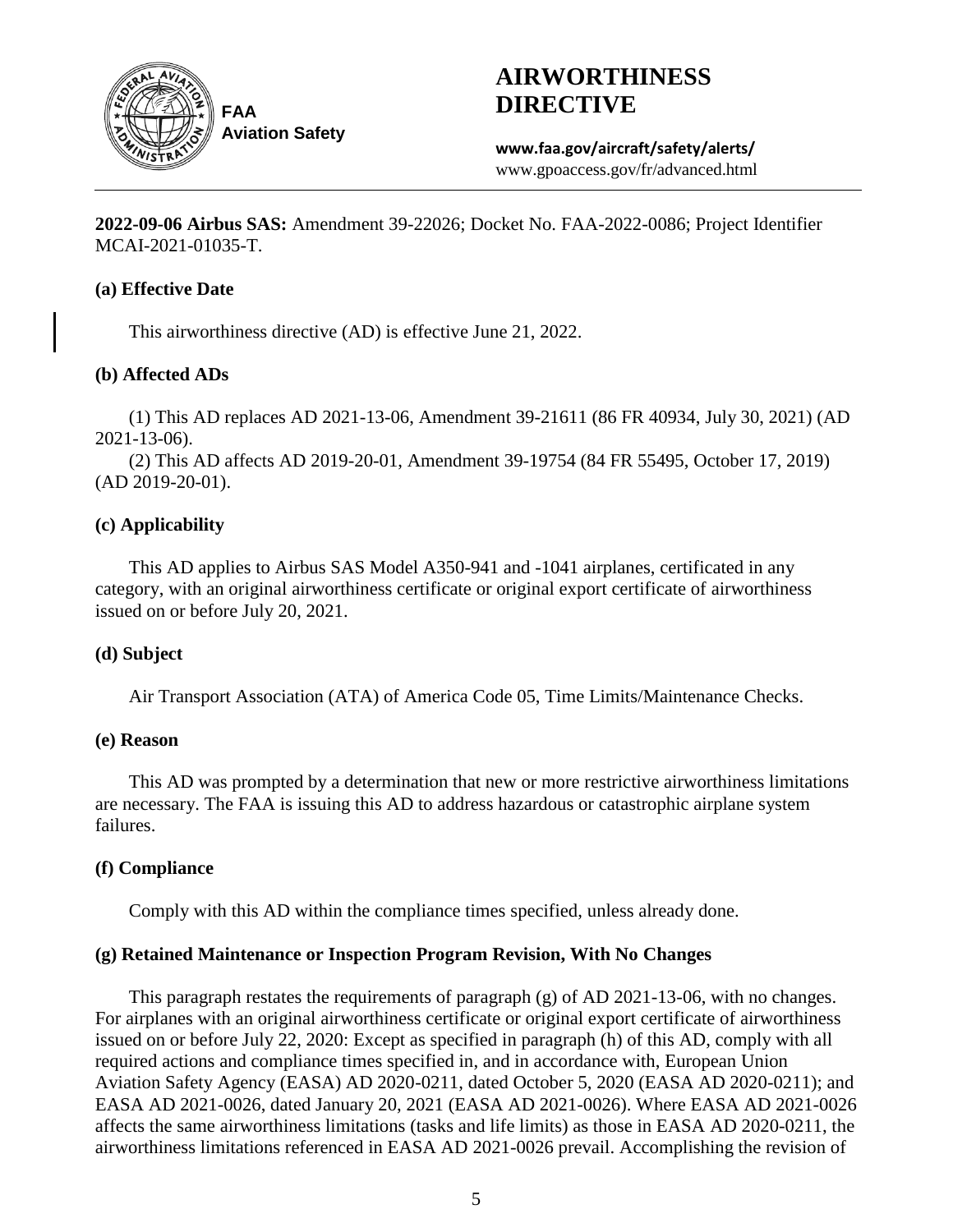the existing maintenance or inspection program required by paragraph (j) of this AD terminates the requirements of this paragraph.

## **(h) Retained Exceptions to EASA AD 2020-0211 and EASA AD 2021-0026, With No Changes**

This paragraph restates the requirements of paragraph (h) of AD 2021-13-06, with no changes. For airplanes with an original airworthiness certificate or original export certificate of airworthiness issued on or before July 22, 2020:

(1) Where EASA AD 2020-0211 and EASA AD 2021-0026 refers to its effective date, this AD requires using September 3, 2021 (the effective date of AD 2021-13-06).

(2) The requirements specified in paragraphs (1) and (2) of EASA AD 2020-0211 and EASA AD 2021-0026 do not apply to this AD.

(3) Paragraph (3) of EASA AD 2020-0211 and EASA AD 2021-0026 specifies revising "the approved AMP [aircraft maintenance program]" within 12 months after its effective date, but this AD requires revising the existing maintenance or inspection program, as applicable, to incorporate the "limitations, tasks and associated thresholds and intervals" specified in paragraph (3) of EASA AD 2020-0211 and EASA AD 2021-0026 within 90 days after September 3, 2021 (the effective date of AD 2021-13-06).

(4) The initial compliance time for doing the tasks specified in paragraph (3) of EASA AD 2020- 0211 and EASA AD 2021-0026 is at the applicable "thresholds" as incorporated by the requirements of paragraph (3) of EASA AD 2020-0211 and EASA AD 2021-0026, or within 90 days after September 3, 2021 (the effective date of AD 2021-13-06), whichever occurs later.

(5) The provisions specified in paragraphs (4) and (5) of EASA AD 2020-0211 do not apply to this AD.

(6) The provisions specified in paragraph (4) of EASA AD 2021-0026 do not apply to this AD.

(7) The "Remarks" section of EASA AD 2020-0211 and EASA AD 2021-0026 does not apply to this AD.

# **(i) Retained Provisions for Alternative Actions and Intervals, With a New Exception**

This paragraph restates the requirements of paragraph (i) of AD 2021-13-06, with a new exception. For airplanes with an original airworthiness certificate or original export certificate of airworthiness issued on or before July 22, 2020: Except as required by paragraph (j) of this AD, after the existing maintenance or inspection program has been revised as required by paragraph (g) of this AD, no alternative actions (e.g., inspections) and intervals are allowed unless they are approved as specified in the provisions of the "Ref. Publications" section of EASA AD 2020-0211 or EASA AD 2021-0026.

## **(j) New Maintenance or Inspection Program Revision**

Except as specified in paragraph (k) of this AD: Comply with all required actions and compliance times specified in, and in accordance with, EASA AD 2021-0208, dated September 15, 2021. Accomplishing the revision of the existing maintenance or inspection program required by this paragraph terminates the requirements of paragraph (g) of this AD.

# **(k) Exceptions to EASA AD 2021-0208**

(1) Where EASA AD 2021-0208 refers to its effective date, this AD requires using the effective date of this AD.

(2) The requirements specified in paragraphs (1) and (2) of EASA AD 2021-0208 do not apply to this AD.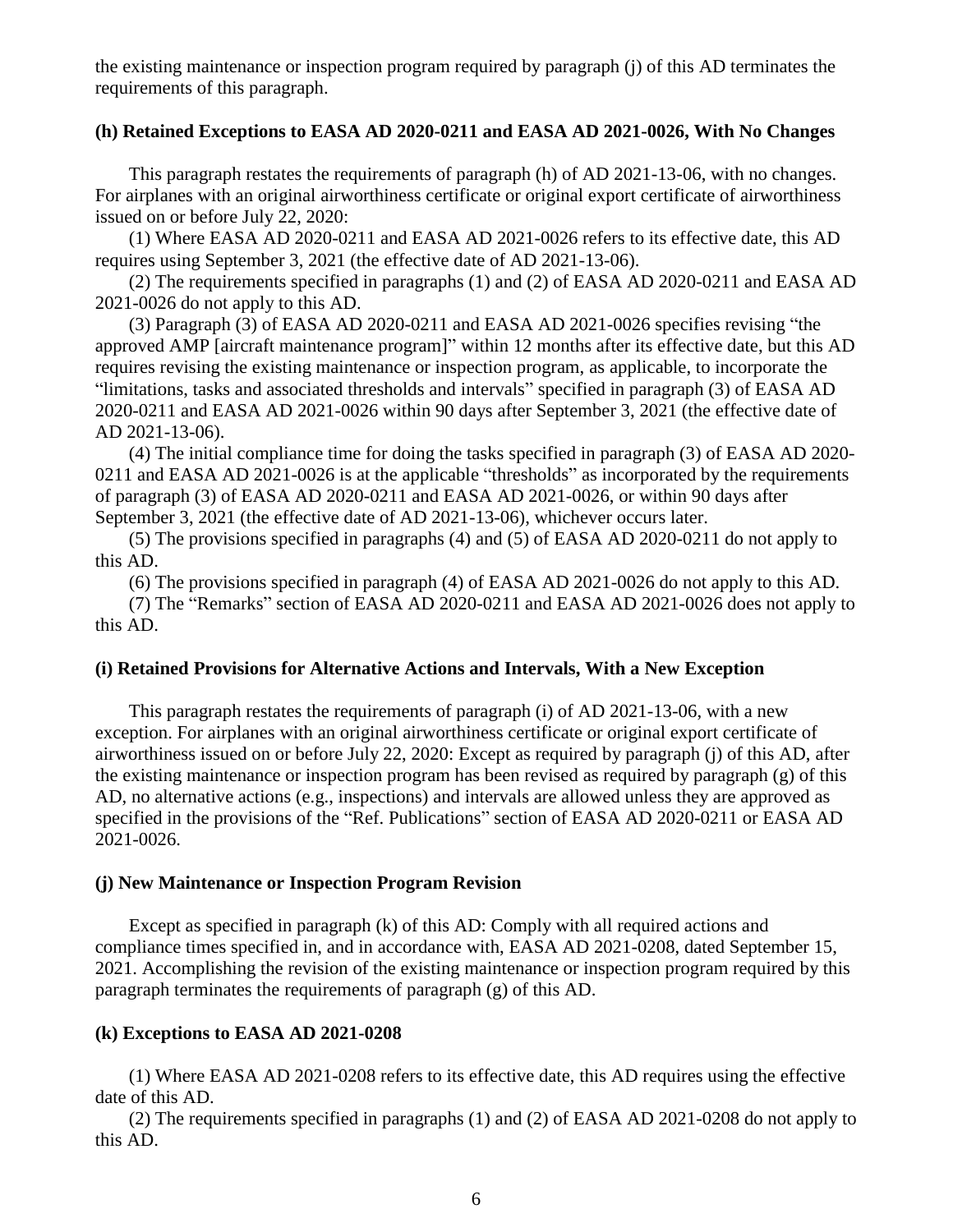(3) Paragraph (3) of EASA AD 2021-0208 specifies to revise "the AMP" within 12 months after its effective date, but this AD requires revising the existing maintenance or inspection program, as applicable, within 90 days after the effective date of this AD.

(4) The initial compliance time for doing the tasks specified in paragraph (3) of EASA AD 2021- 0208 is at the applicable "limitations" as incorporated by the requirements of paragraph (3) of EASA AD 2021-0208, or within 90 days after the effective date of this AD, whichever occurs later.

(5) The provisions specified in paragraphs (4) and (5) of EASA AD 2021-0208 do not apply to this AD.

(6) The "Remarks" section of EASA AD 2021-0208 does not apply to this AD.

(7) Where EASA AD 2021-0208 refers to Airbus A350 Airworthiness Limitations Section (ALS) Part 4, Revision 6 and Variation 6.1, replace the text "Airbus A350 Airworthiness Limitations Section (ALS) Part 4, Revision 6 and Variation 6.1," with "Airbus A350 Airworthiness Limitations Section (ALS) Part 4, Revision 6 and Variation 6.1; for any airworthiness limitations (tasks and life limits) that are in both documents, the airworthiness limitations (tasks and life limits) specified in Variation 6.1 prevail."

#### **(l) New Provisions for Alternative Actions and Intervals**

After the existing maintenance or inspection program has been revised as required by paragraph (j) of this AD, no alternative actions (e.g., inspections) and intervals are allowed unless they are approved as specified in the provisions of the "Ref. Publications" section of EASA AD 2021-0208.

#### **(m) Terminating Action for Certain Requirements of AD 2019-20-01**

Accomplishing the actions required by paragraph (g) or (j) of this AD terminates the repetitive greasing task for batch 02 group of affected thrust reverser actuators required by paragraph (g) of AD 2019-20-01.

#### **(n) Additional AD Provisions**

The following provisions also apply to this AD:

(1) Alternative Methods of Compliance (AMOCs): The Manager, Large Aircraft Section, International Validation Branch, FAA, has the authority to approve AMOCs for this AD, if requested using the procedures found in 14 CFR 39.19. In accordance with 14 CFR 39.19, send your request to your principal inspector or responsible Flight Standards Office, as appropriate. If sending information directly to the Large Aircraft Section, International Validation Branch, send it to the attention of the person identified in paragraph (o) of this AD. Information may be emailed to: 9-AVS-AIR-730- AMOC@faa.gov. Before using any approved AMOC, notify your appropriate principal inspector, or lacking a principal inspector, the manager of the responsible Flight Standards Office.

(2) Contacting the Manufacturer: For any requirement in this AD to obtain instructions from a manufacturer, the instructions must be accomplished using a method approved by the Manager, Large Aircraft Section, International Validation Branch, FAA; or EASA; or Airbus SAS's EASA Design Organization Approval (DOA). If approved by the DOA, the approval must include the DOAauthorized signature.

#### **(o) Related Information**

For more information about this AD, contact Dan Rodina, Aerospace Engineer, Large Aircraft Section, FAA, International Validation Branch, 2200 South 216th St., Des Moines, WA 98198; telephone and fax 206-231-3225; email dan.rodina@faa.gov.